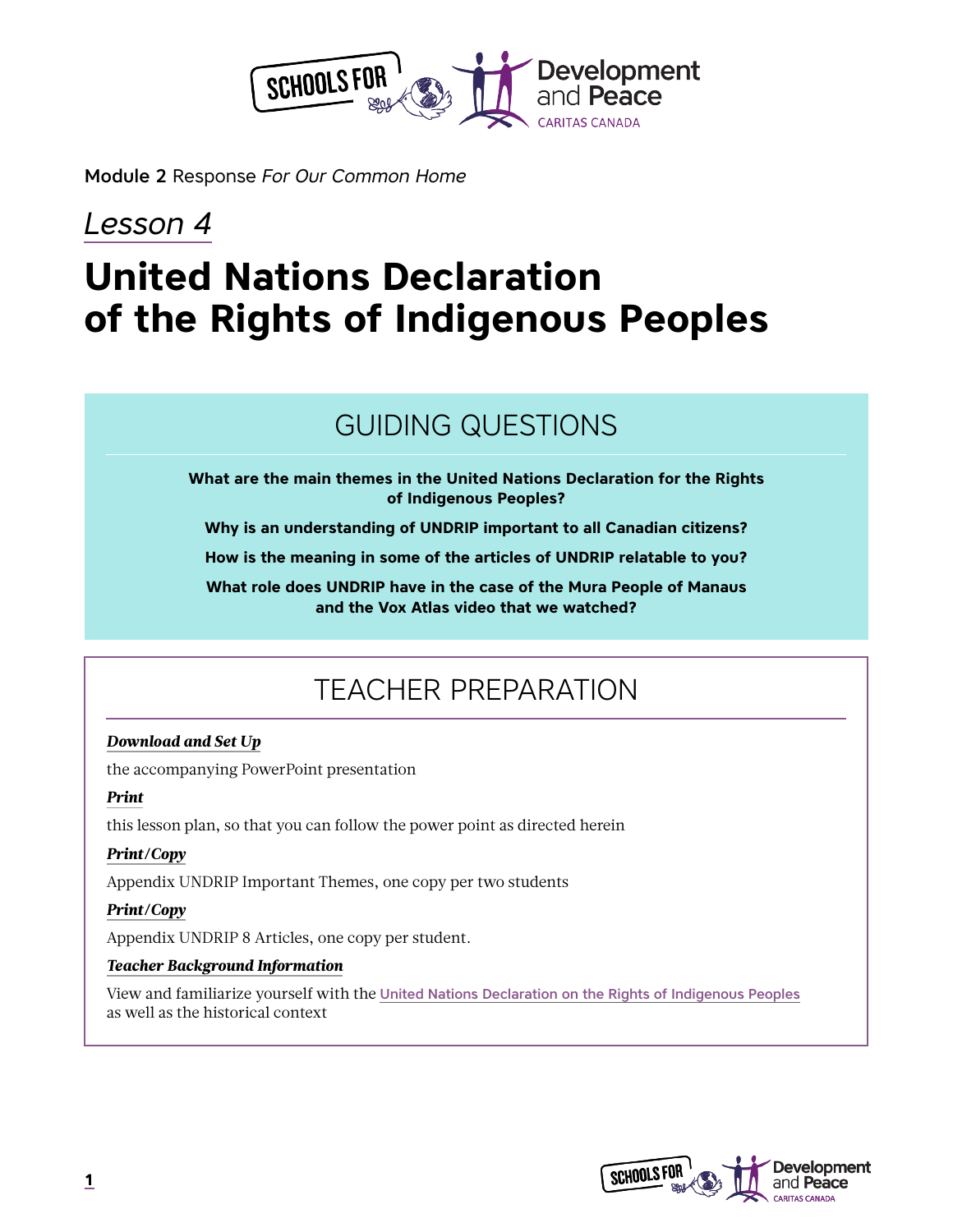# LESSON PLAN

## *IGNITE*

Project Slide 2

*Introduction to UNDRIP: UNDRIP* is an *agreement among UN member governments* stating that the human rights of Indigenous peoples will be respected. It was drafted by representatives with different legal and cultural backgrounds from all regions of the world, including Indigenous Peoples themselves. A Working Group began drafting it in 1985, and it took over 20 years until the Declaration was formally adopted by the United Nations General Assembly, on Sept 13, 2007. At the time of the vote, Australia, Canada, New Zealand and the United States were the only countries who voted against it.

## **Ask:**

Why do you think that is?

Canada has since signed the declaration, but the government has not yet ratified it into Canadian law.

## **Ask:**

Why do you think this is?

(*In May 2016, Canada removed its "Objector" status from UNDRIP. As of 2017, Canada "pledged" to the principles of UNDRIP, but argues that the declaration is aspirational and not workable in Canada. Hence the stall in moving it through the legal channels so that it can be enforced through Canadian law.*)

Project Slide 3: Who are Indigenous peoples?

## Project Slide 4

## **Ask:**

Why does the UN believe it is important for Indigenous peoples to have a separate declaration from the UN Declaration of Human Rights?

The UN recognizes that the Indigenous way of life, culture, language, traditions, and identity suffered substantially in the process of colonization. Studies outlined the oppression, marginalization, discrimination, and exploitation suffered by indigenous peoples throughout the world. This declaration, which includes both collective and individual rights, reinstates the respect and attention that must be given to Indigenous peoples' civil, political, social, economic and cultural rights.

It is very important that *all peoples, Indigenous and non-Indigenous*, understand and support the work in countries around the world to fully implement UNDRIP as *we seek reconciliation and a path forward together*.

It is also important for Canadian citizens to recognize that Canadian companies operate in many areas of the world. In all cases and in all countries, the rights of indigenous peoples must be respected.

## *IMMERSE*

## Project Slide 5

Explain that there are 46 Articles in the UN declaration. The articles describe specific rights and the actions that the government must take to protect these rights. All the articles are very important and link to each other.

## **Take two minutes and do a free write:**

*Given what you know of the negative impact of colonization on Indigenous peoples worldwide, what do you think would be in some of these articles?*

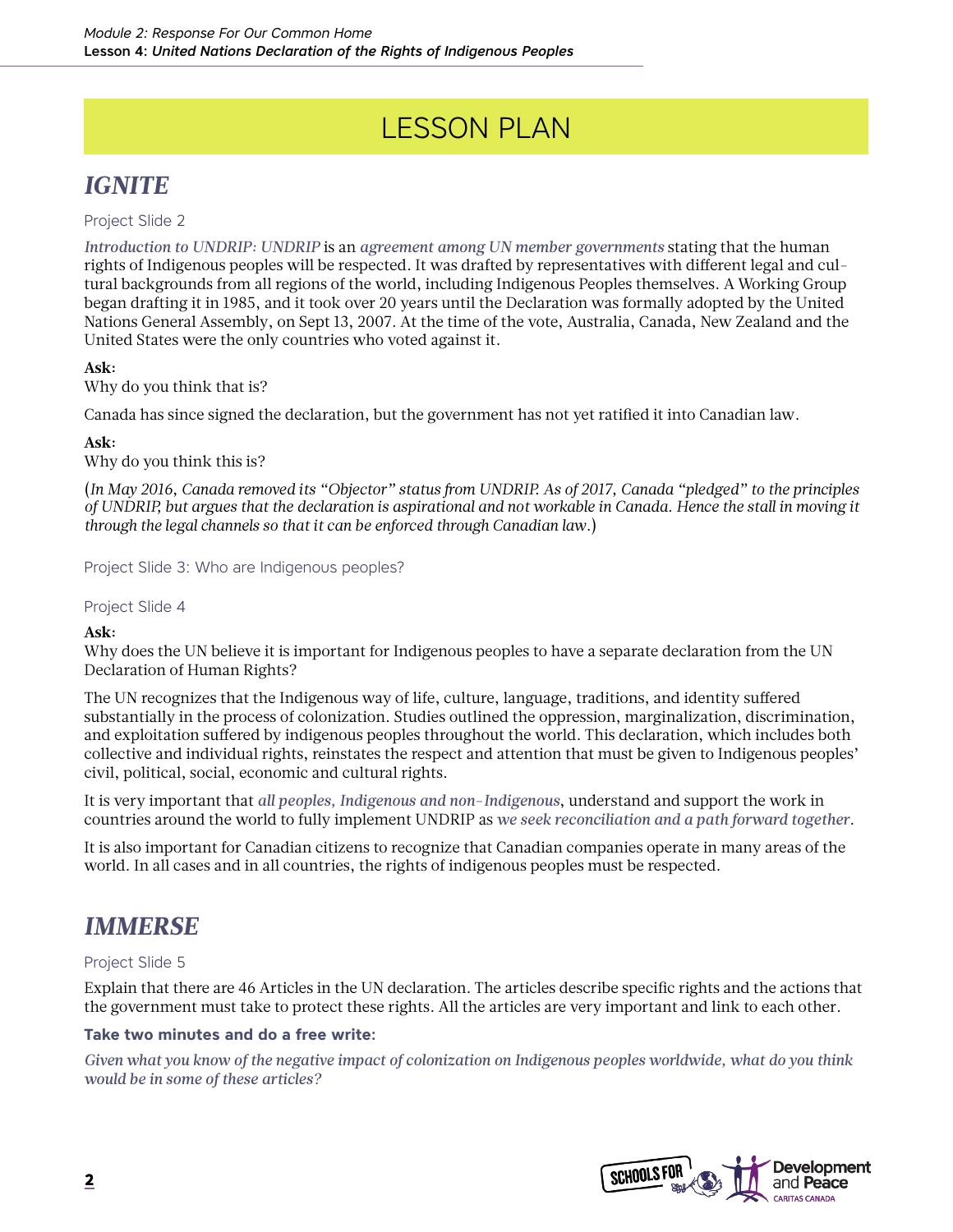## **Think, Pair, Share.**

#### Teacher facilitated discussion:

Invite students to name what they wrote and to explain their reasoning.

#### **Ask:**

Why is an understanding of UNDRIP important to all Canadian citizens?

Teacher hand out the Important Themes of UNDRIP document and go through them.

## **CONNECT:**

Which of these did the students also mention?

*Unpack the meaning* of each theme by asking questions like: Do you want to be able to have a say in your own future? What rights do you have as Canadian citizens that you maybe take for granted? Do you want to be certain that you won't be discriminated against? etc.

## *COALESCE*

#### Hand out the Declaration: 8 Articles- one per student.

*Story-time. Form groups of four.* Each person will select two of the articles and claim them in the group. All eight articles have to be spoken for.

Each student reads the article silently, and carefully chooses one word or phrase that holds much meaning for them. Circle the word or phrase.

One by one, article by article, *each person shares the word/phrase that holds such meaning for him/her and tells the story of why (by sharing a personal example)*.

To bring the exercise to a meaningful synthesis, when it appears that most students have told their stories, invite each student to come and write their word/ phrase on the board. Look for commonalities and draw conclusions about why these themes in UNDRIP are so important for Indigenous Peoples in the world.

#### **Ask:**

- **•** Think about the video that we watched a few days ago, and the Tableau with the Mura peoples and the Potash mine.
- **•** Which of these 8 articles of Indigenous Rights have been violated in these stories?
- **•** Give evidence for your reasoning.

## PROJECT Slide 8

What are the *connections* between the CST of Participation in Family and Community, UNDRIP, and what is going on in the Amazon biome? What is in the central point where all three connect? (*It will probably be the right to free, prior, and informed consent or subsidiarity or both, but invite students to fully engage in the thinking here.*)

## **COALESCE**

The teacher should give an example of the process. Example for Article 20 from Louise Bitz: I choose the words "seek justice". When I was teaching, one day I walked into school and discovered that one of my beloved students had been expelled from the school because he had gotten into a fight in the school grounds with another student. The rule was: no fighting is tolerated; the consequence is expulsion. I was shocked that this student had been involved in fighting. I really liked this student and I could not believe he would fight when he knew the school rules. Then I discovered that he had been bullied- quietly, invisibly, consistently, for a few months prior. He finally reached a breaking point, and when challenged to fight, he did. When I heard the story, I was so upset. My whole body was so angry that he had been bullied by students in my own class, though outside of class, and no one told me. I felt so betrayed by the students sitting in my class every day. I thought we were long past the "cone of silence" when bullying occurred. A deep anger rose in me right from my belly and to the surface and I challenged that justice be served for the bullies. I urged administration to strategize for a staff plan to address the issues with students in a meaningful way because we were all affected or implicated. I sought a way for the "no fighting" rule to exclude this student in this case (though I was unsuccessful). The words "seek justice" really resonate with me.

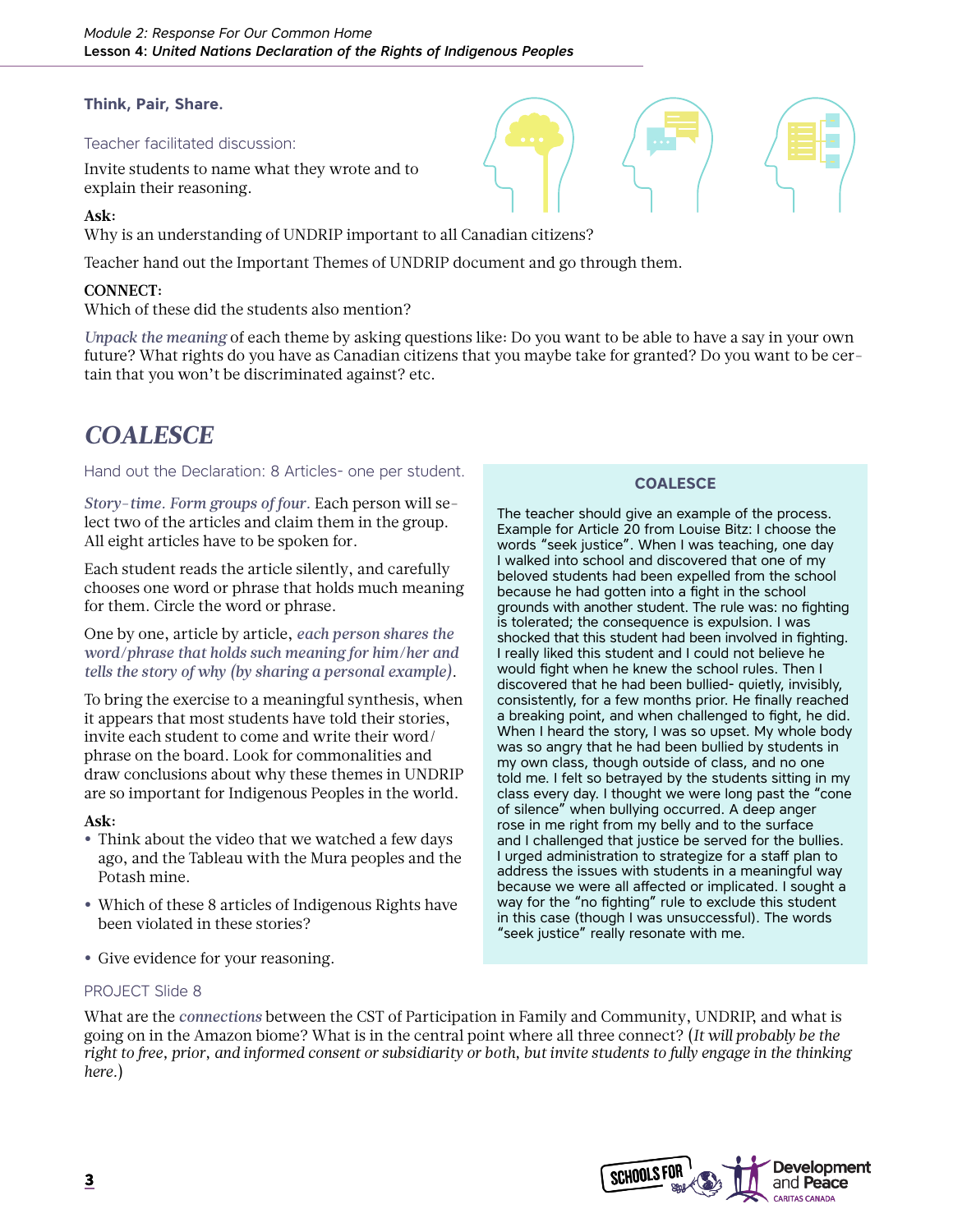## *CREATE*

Invite students to consider organizing a visit to their MP, or writing a letter to their MP, to register their concern and participate in dialogue. Meeting elected members of parliament is important so he or she is aware that there are people in his or her constituency who are really concerned about international issues, especially young people. It will also allow your students to learn more about the MPs whose ridings are in the school catchment area. For Development and Peace, every meeting held across Canada adds further pressure for MPs to take action on our campaign issues. Here are a few suggested questions.

Given the importance of the Amazon in regulating global climate and the Bolsonaro government's undermining of Indigenous land defenders' rights, what will your party do to *pressure the Government of Brazil to protect the environment and respect human rights*, including the rights of the Indigenous Peoples for prior, free, and informed consent?

The Trudeau government had promised to create an *independent ombudsperson* empowered to investigate alleged human rights abuses linked to the overseas operations of Canadian resource and energy companies. So far, this ombudsperson has not been given enough power and independence to be truly effective. What will your party to do ensure that the new Canadian ombudsperson for Responsible Enterprise (CORE) is effective in ensuring that communities suffering from the impacts of Canadian mining operations have access to justice?

The importance to all Canadian citizens that the Canadian Government *ratify UPDRIP* into Canadian law.

On the Development and Peace website we have an [advocacy section](https://www.devp.org/en/resources/advocacy) where you can find our [MP meeting guide](https://www.devp.org/sites/www.devp.org/files/documents/materials/devpeace_mpdialogueguide_2013.pdf), a sample letter requesting a meeting and if students meet with an MP, they are asked to [submit a report.](https://www.devp.org/en/campaign/reportac)

Please consider making a donation to support our mission at Development and Peace – working with partner organizations in the Global South who promote alternatives to unfair social, political and economic structures, and educating Canadians about the causes of poverty and mobilizing towards actions for change.

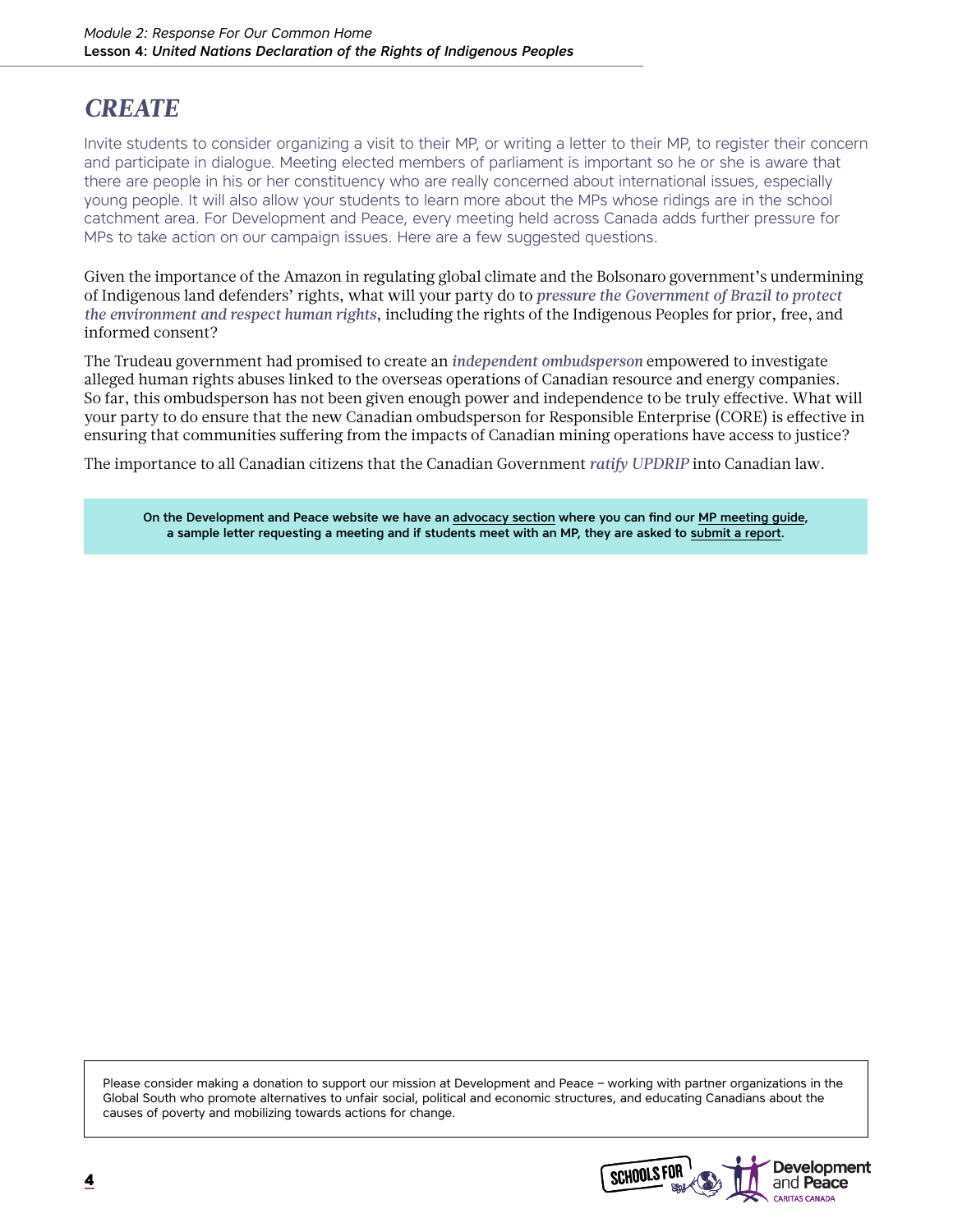# United Nations Declaration on the Rights of Indigenous Peoples

## *Article 7*

## **Right to life, liberty and security**

Every indigenous person is born with the right to life, to live freely (liberty) and to be safe and secure.

Indigenous peoples as a group have the right to live freely, be safe and secure, and not exposed to violence.

For example, the children of an indigenous group may not be taken away from their family by force.

## *Article 10*

## **Forceful Removal and Relocation**

Indigenous peoples may not be removed or relocated by force from their lands. If they are relocated, then only with their free, prior and informed consent, meaning that they have the right to make decisions on relocation freely, without pressure, having all the information and before anything happens. They also have the right to compensation for their relocation, and the option to return to their land, if possible.

## *Article 12*

## **Right to spiritual and religious traditions and customs**

Indigenous peoples have the right to practice their spiritual and religious traditions. Governments will, with indigenous peoples, ensure that indigenous peoples are free to practice, protect and revive and keep alive their cultures, spiritual, religious and knowledge traditions.

## *Article 18*

## **Participation in decision-making**

Indigenous peoples have the right to take part in decision-making in all matters affecting them. This includes the rights of indigenous peoples to select who represents them and to have indigenous decision-making processes respected.

## *Article 19*

## **Free, prior and informed consent for laws and policies**

Governments must seek indigenous peoples' views and opinions and work together with them through their chosen representatives in order to gain their free, prior and informed consent before laws are passed or policies or programs are put in place that will affect indigenous peoples.

## *Article 20*

## **Subsistence and development**

Indigenous peoples have the right to their own political, economic and social systems, and to follow their own traditional ways of growing food and other activities that help them in their daily living. They have the right to seek justice where this right is taken away.

## *Article 25*

## **Spiritual relationship with traditional land and resources**

Indigenous peoples have the right to their special and important spiritual relationship with their lands, waters and resources and to pass these rights to future generations.

## *Article 29*

## **Conservation and protection of the environment, lands and resources**

Indigenous peoples have the right to their environment being protected. Governments will respect and protect the right of indigenous peoples to develop and protect their lands, water bodies and other natural resources. No dangerous materials should be placed on indigenous peoples' lands without their free, prior and informed consent. Governments will protect the health of indigenous peoples who are affected by dangerous materials placed on their land.